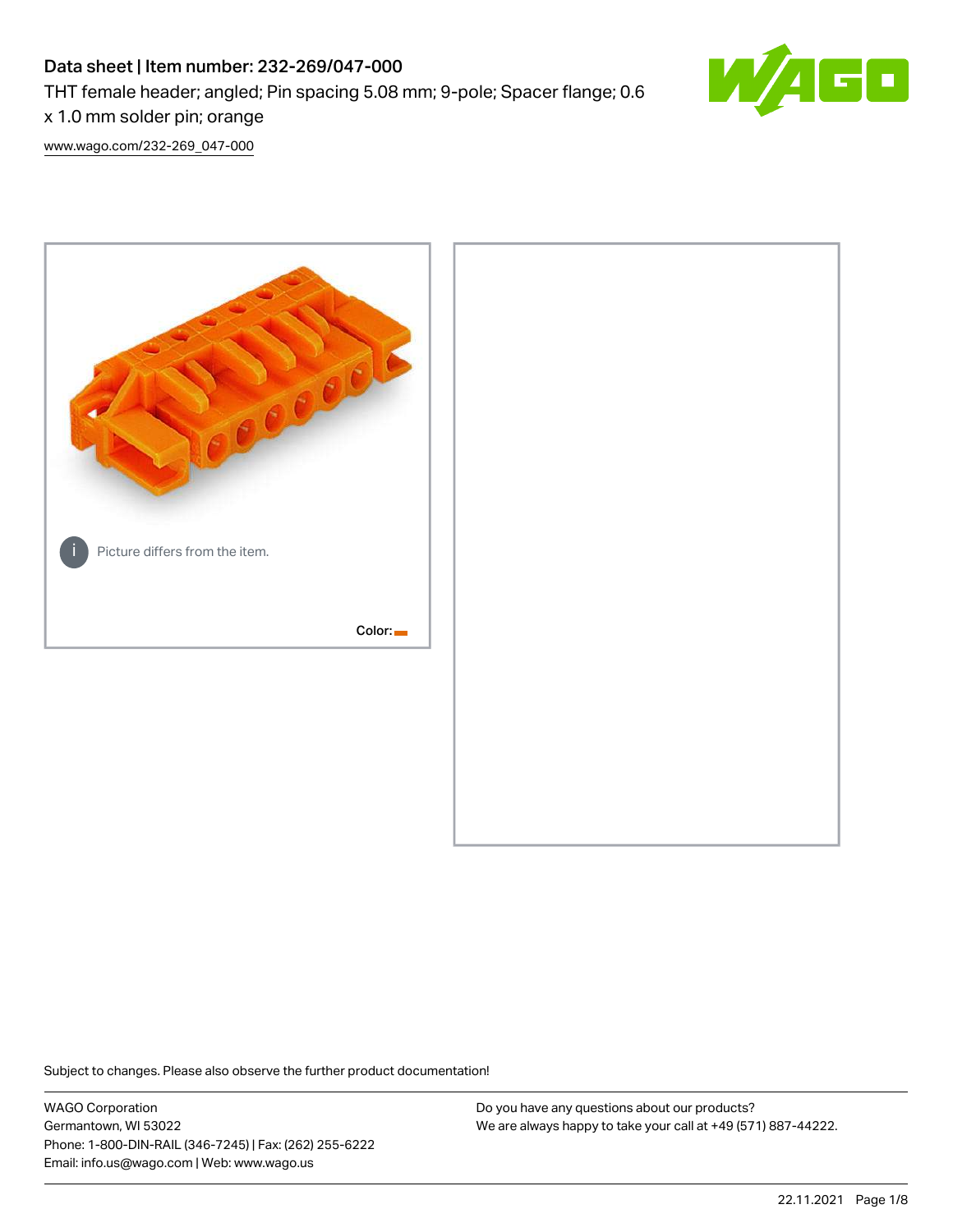

Dimensions in mm

L = pole no. x pin spacing

 $L_1 = L + 3$  mm

 $L_2 = L + 8.8$  mm

 $L_3 = L + 14.8$  mm

2- to 3-pole female connectors – one latch only

# Item description

**Horizontal or vertical PCB mounting via straight or angled solder pins** 

Subject to changes. Please also observe the further product documentation! For board-to-board and board-to-wire connections

WAGO Corporation Germantown, WI 53022 Phone: 1-800-DIN-RAIL (346-7245) | Fax: (262) 255-6222 Email: info.us@wago.com | Web: www.wago.us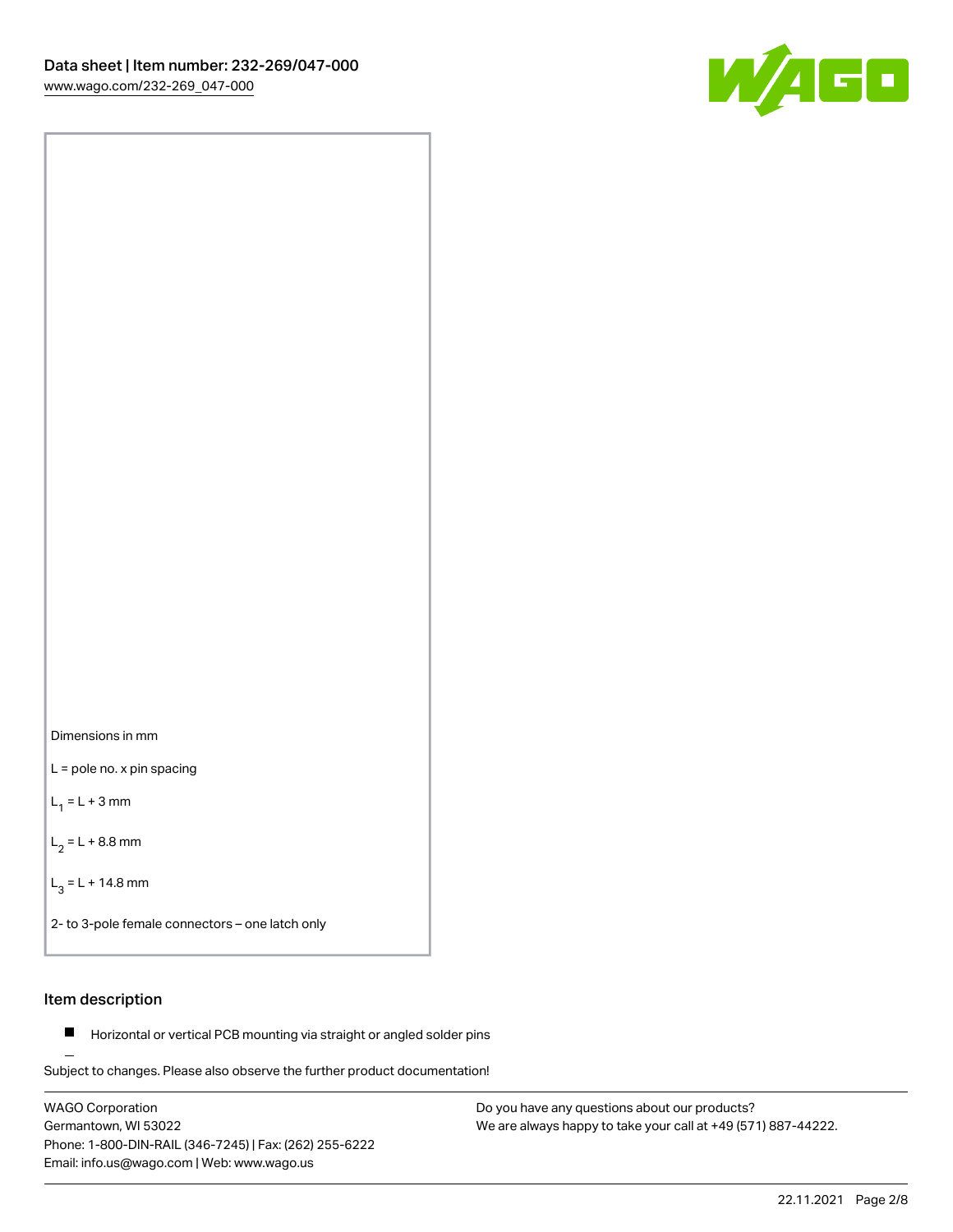

- For board-to-board and board-to-wire connections
- $\blacksquare$ Touch-proof PCB outputs
- $\blacksquare$ Easy-to-identify PCB inputs and outputs
- $\blacksquare$ With coding fingers

## Data **Notes**

| Safety information 1 | The <i>MCS – MULTI CONNECTION SYSTEM</i> includes connectors<br>without breaking capacity in accordance with DIN EN 61984. When<br>used as intended, these connectors must not be connected<br>/disconnected when live or under load. The circuit design should<br>ensure header pins, which can be touched, are not live when<br>unmated. |
|----------------------|--------------------------------------------------------------------------------------------------------------------------------------------------------------------------------------------------------------------------------------------------------------------------------------------------------------------------------------------|
| Variants:            | Other pole numbers<br>3.8 mm pin projection for male headers with straight solder pins<br>Gold-plated or partially gold-plated contact surfaces<br>Other versions (or variants) can be requested from WAGO Sales or<br>configured at https://configurator.wago.com/                                                                        |

# Electrical data

### IEC Approvals

| Ratings per                 | IEC/EN 60664-1                                                        |
|-----------------------------|-----------------------------------------------------------------------|
| Rated voltage (III / 3)     | 320 V                                                                 |
| Rated surge voltage (III/3) | 4 <sub>k</sub> V                                                      |
| Rated voltage (III/2)       | 320 V                                                                 |
| Rated surge voltage (III/2) | 4 <sub>k</sub> V                                                      |
| Nominal voltage (II/2)      | 630 V                                                                 |
| Rated surge voltage (II/2)  | 4 <sub>k</sub> V                                                      |
| Rated current               | 12A                                                                   |
| Legend (ratings)            | $(III / 2)$ $\triangle$ Overvoltage category III / Pollution degree 2 |

### UL Approvals

| Approvals per                  | UL 1059 |
|--------------------------------|---------|
| Rated voltage UL (Use Group B) | 300 V   |
| Rated current UL (Use Group B) | 15 A    |
| Rated voltage UL (Use Group D) | 300 V   |
| Rated current UL (Use Group D) | 10 A    |

Subject to changes. Please also observe the further product documentation!

| <b>WAGO Corporation</b>                                | Do you have any questions about our products?                 |
|--------------------------------------------------------|---------------------------------------------------------------|
| Germantown, WI 53022                                   | We are always happy to take your call at +49 (571) 887-44222. |
| Phone: 1-800-DIN-RAIL (346-7245)   Fax: (262) 255-6222 |                                                               |
| Email: info.us@wago.com   Web: www.wago.us             |                                                               |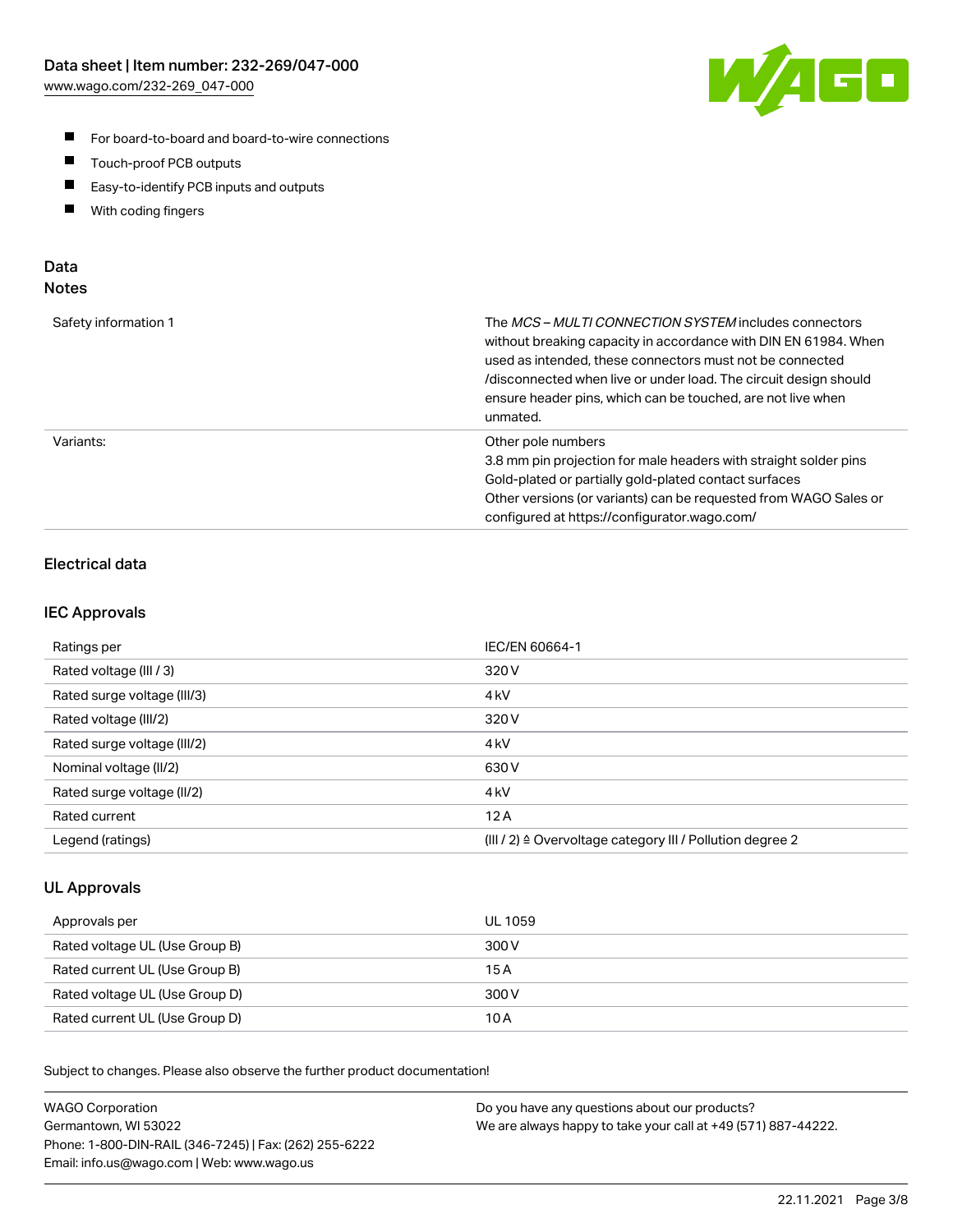

# Ratings per UL

| Rated voltage UL 1977 | 600   |
|-----------------------|-------|
| Rated current UL 1977 | . O F |

# CSA Approvals

| Approvals per                   | CSA   |
|---------------------------------|-------|
| Rated voltage CSA (Use Group B) | 300 V |
| Rated current CSA (Use Group B) | 15 A  |
| Rated voltage CSA (Use Group D) | 300 V |
| Rated current CSA (Use Group D) | 10 A  |

#### Connection data

| Total number of potentials |  |
|----------------------------|--|
| Number of connection types |  |
| Number of levels           |  |

#### Connection 1

| Number of poles |  |
|-----------------|--|
|                 |  |

# Physical data

| Pin spacing                          | 5.08 mm / 0.2 inch    |
|--------------------------------------|-----------------------|
| Width                                | 60.52 mm / 2.383 inch |
| Height                               | 16.6 mm / 0.654 inch  |
| Height from the surface              | 11.6 mm / 0.457 inch  |
| Depth                                | 18.25 mm / 0.719 inch |
| Solder pin length                    | 5 <sub>mm</sub>       |
| Solder pin dimensions                | $0.6 \times 1$ mm     |
| Drilled hole diameter with tolerance | $1.3$ $(+0.1)$ mm     |

# Mechanical data

| Mounting type | Mounting flange             |
|---------------|-----------------------------|
| Mounting type | Flush feed-through mounting |
|               | Panel mounting              |

Subject to changes. Please also observe the further product documentation!

| <b>WAGO Corporation</b>                                | Do you have any questions about our products?                 |
|--------------------------------------------------------|---------------------------------------------------------------|
| Germantown, WI 53022                                   | We are always happy to take your call at +49 (571) 887-44222. |
| Phone: 1-800-DIN-RAIL (346-7245)   Fax: (262) 255-6222 |                                                               |
| Email: info.us@wago.com   Web: www.wago.us             |                                                               |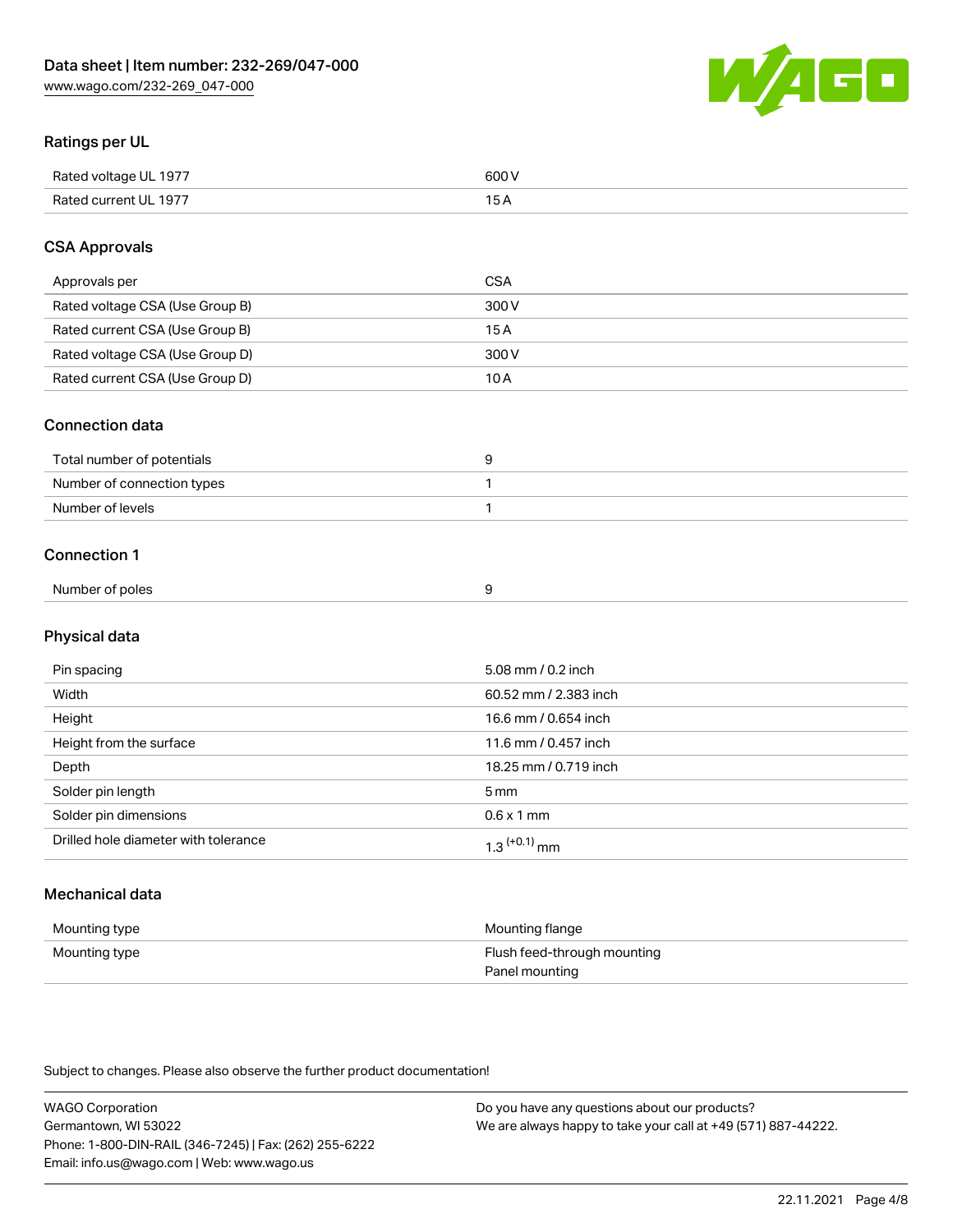

#### Plug-in connection

| Contact type (pluggable connector) | Female header |
|------------------------------------|---------------|
| Connector (connection type)        | for PCB       |
| Mismating protection               | No            |
| Mating direction to the PCB        | 0°            |
| Locking of plug-in connection      | Without       |

# PCB contact

| PCB Contact                         | THT                                        |
|-------------------------------------|--------------------------------------------|
| Solder pin arrangement              | over the entire female connector (in-line) |
| Number of solder pins per potential |                                            |

#### Material data

| Color                       | orange           |
|-----------------------------|------------------|
| Material group              |                  |
| Insulation material         | Polyamide (PA66) |
| Flammability class per UL94 | V <sub>0</sub>   |
| Contact material            | Copper alloy     |
| Contact plating             | tin-plated       |
| Fire load                   | 0.157 MJ         |
| Weight                      | 8.8g             |

#### Environmental requirements

| Limit temperature range | $-60+85 °C$ |  |
|-------------------------|-------------|--|
|-------------------------|-------------|--|

# Commercial data

| PU (SPU)              | 25 Stück      |
|-----------------------|---------------|
| Packaging type        | box           |
| Country of origin     | <b>DE</b>     |
| <b>GTIN</b>           | 4050821627845 |
| Customs tariff number | 85366990990   |

# Approvals / Certificates

#### Ship Approvals

**Certificate** 

Subject to changes. Please also observe the further product documentation!

WAGO Corporation Germantown, WI 53022 Phone: 1-800-DIN-RAIL (346-7245) | Fax: (262) 255-6222 Email: info.us@wago.com | Web: www.wago.us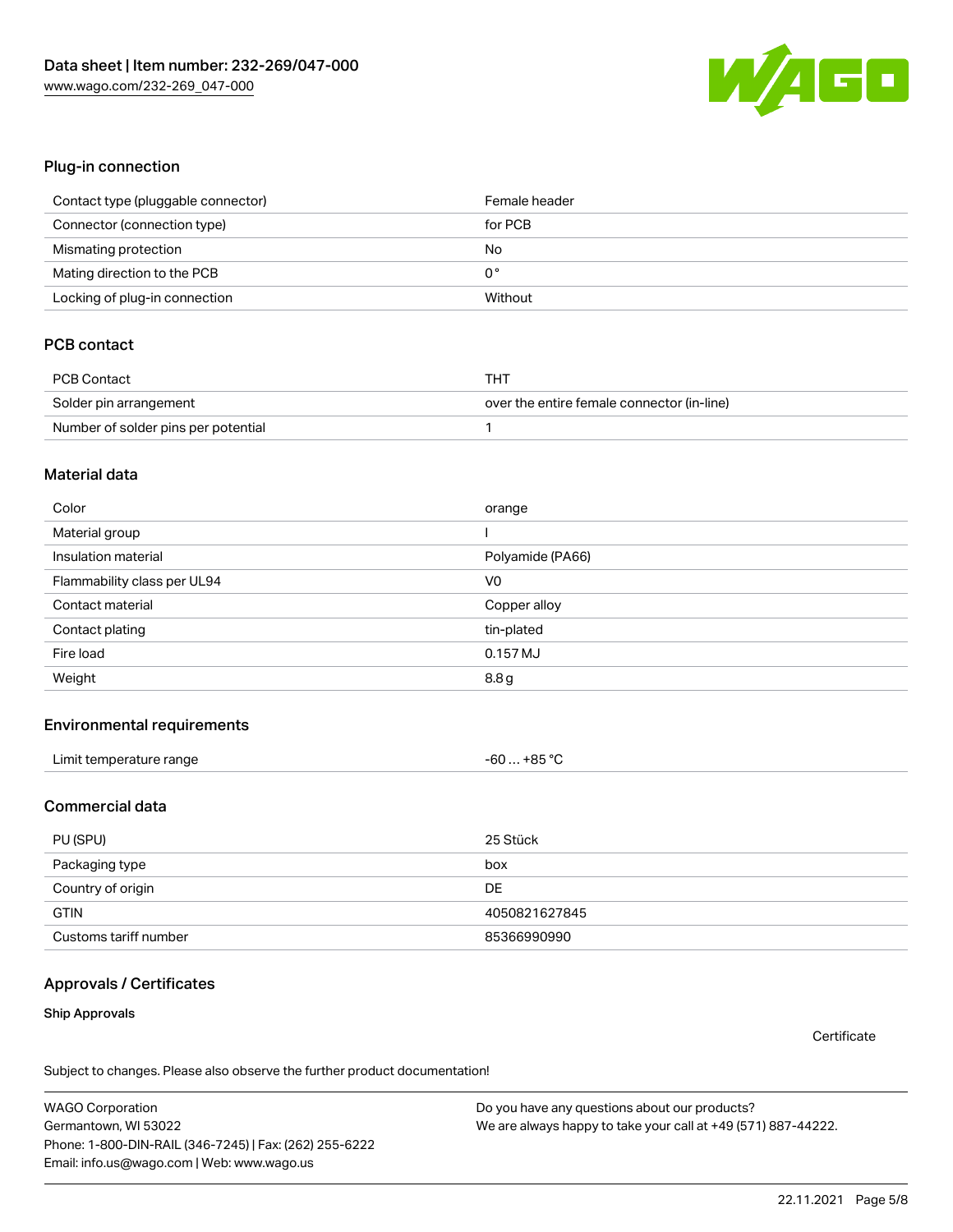# Data sheet | Item number: 232-269/047-000

[www.wago.com/232-269\\_047-000](http://www.wago.com/232-269_047-000)



| Logo                | Approval                                                | <b>Additional Approval Text</b> | name                                |
|---------------------|---------------------------------------------------------|---------------------------------|-------------------------------------|
| ABS                 | <b>ABS</b><br>American Bureau of Shipping               | $\overline{\phantom{a}}$        | $19 -$<br>HG15869876-<br><b>PDA</b> |
| VERITAS             | BV<br>Bureau Veritas S.A.                               | IEC 60998                       | 11915/D0 BV                         |
|                     | <b>DNV GL</b><br>Det Norske Veritas, Germanischer Lloyd | $\overline{\phantom{a}}$        | TAE 000016Z                         |
| <b>UL-Approvals</b> |                                                         |                                 |                                     |
| Logo                | Approval                                                | <b>Additional Approval Text</b> | Certificate<br>name                 |
|                     | UL<br>UL International Germany GmbH                     | <b>UL 1977</b>                  | E45171                              |
|                     | <b>UR</b><br>Underwriters Laboratories Inc.             | <b>UL 1059</b>                  | E45172                              |

# Counterpart

Item no.231-639 Male connector; 9-pole; Pin spacing 5.08 mm ; orange [www.wago.com/231-639](https://www.wago.com/231-639) www.wago.com/231-639

# Optional accessories

Email: info.us@wago.com | Web: www.wago.us

#### Testing accessories

| Testing accessories                                                                                                        |                                                                            |                                                               |     |                      |  |
|----------------------------------------------------------------------------------------------------------------------------|----------------------------------------------------------------------------|---------------------------------------------------------------|-----|----------------------|--|
| Item no.: 231-661<br>Test plugs for female connectors; for 5 mm and 5.08 mm pin spacing; 2,50 mm <sup>2</sup> ; light gray |                                                                            |                                                               |     | www.wago.com/231-661 |  |
| <b>Downloads</b><br><b>Documentation</b>                                                                                   |                                                                            |                                                               |     |                      |  |
| <b>Additional Information</b>                                                                                              |                                                                            |                                                               |     |                      |  |
| Technical explanations                                                                                                     |                                                                            | 2019 Apr 3                                                    | pdf | Download             |  |
|                                                                                                                            | Subject to changes. Please also observe the further product documentation! |                                                               |     |                      |  |
| <b>WAGO Corporation</b>                                                                                                    |                                                                            | Do you have any questions about our products?                 |     |                      |  |
| Germantown, WI 53022                                                                                                       |                                                                            | We are always happy to take your call at +49 (571) 887-44222. |     |                      |  |
|                                                                                                                            | Phone: 1-800-DIN-RAIL (346-7245)   Fax: (262) 255-6222                     |                                                               |     |                      |  |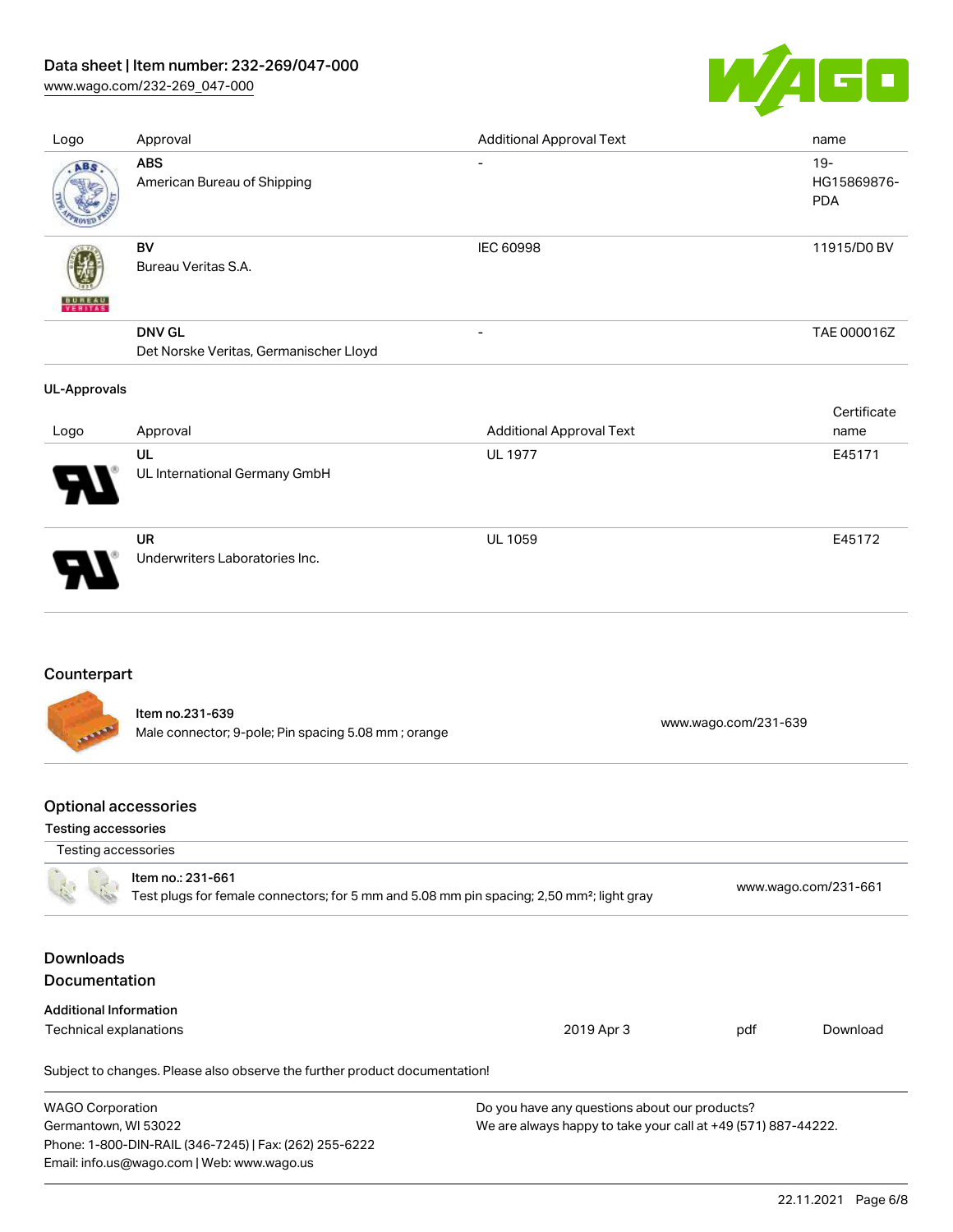

2.0 MB

# CAD files

#### PCB Design

| Symbol and Footprint 232-269/047-000                                                                                                                                   | <b>URL</b> | Download |
|------------------------------------------------------------------------------------------------------------------------------------------------------------------------|------------|----------|
| CAx data for your PCB design, consisting of "schematic symbols and PCB footprints",<br>allow easy integration of the WAGO component into your development environment. |            |          |
| Supported formats:                                                                                                                                                     |            |          |
| Ш<br>Accel EDA 14 & 15                                                                                                                                                 |            |          |
| Altium 6 to current version                                                                                                                                            |            |          |
| Cadence Allegro                                                                                                                                                        |            |          |
| DesignSpark                                                                                                                                                            |            |          |
| Eagle Libraries                                                                                                                                                        |            |          |
| KiCad                                                                                                                                                                  |            |          |
| <b>Mentor Graphics BoardStation</b>                                                                                                                                    |            |          |
| ш<br>Mentor Graphics Design Architect                                                                                                                                  |            |          |
| Mentor Graphics Design Expedition 99 and 2000                                                                                                                          |            |          |
| ш<br>OrCAD 9.X PCB and Capture                                                                                                                                         |            |          |
| PADS PowerPCB 3, 3.5, 4.X, and 5.X                                                                                                                                     |            |          |
| ш<br>PADS PowerPCB and PowerLogic 3.0                                                                                                                                  |            |          |
| PCAD 2000, 2001, 2002, 2004, and 2006                                                                                                                                  |            |          |
| Pulsonix 8.5 or newer<br>Ш                                                                                                                                             |            |          |
| <b>STL</b>                                                                                                                                                             |            |          |
| 3D STEP                                                                                                                                                                |            |          |
| Ш<br><b>TARGET 3001!</b>                                                                                                                                               |            |          |
| ш<br>View Logic ViewDraw                                                                                                                                               |            |          |
| Quadcept                                                                                                                                                               |            |          |
| Zuken CadStar 3 and 4                                                                                                                                                  |            |          |
| Zuken CR-5000 and CR-8000<br>ш                                                                                                                                         |            |          |
|                                                                                                                                                                        |            |          |

PCB Component Libraries (EDA), PCB CAD Library Ultra Librarian

#### Environmental Product Compliance

#### Compliance Search

Environmental Product Compliance 232-269/047-000

Subject to changes. Please also observe the further product documentation!

WAGO Corporation Germantown, WI 53022 Phone: 1-800-DIN-RAIL (346-7245) | Fax: (262) 255-6222 Email: info.us@wago.com | Web: www.wago.us